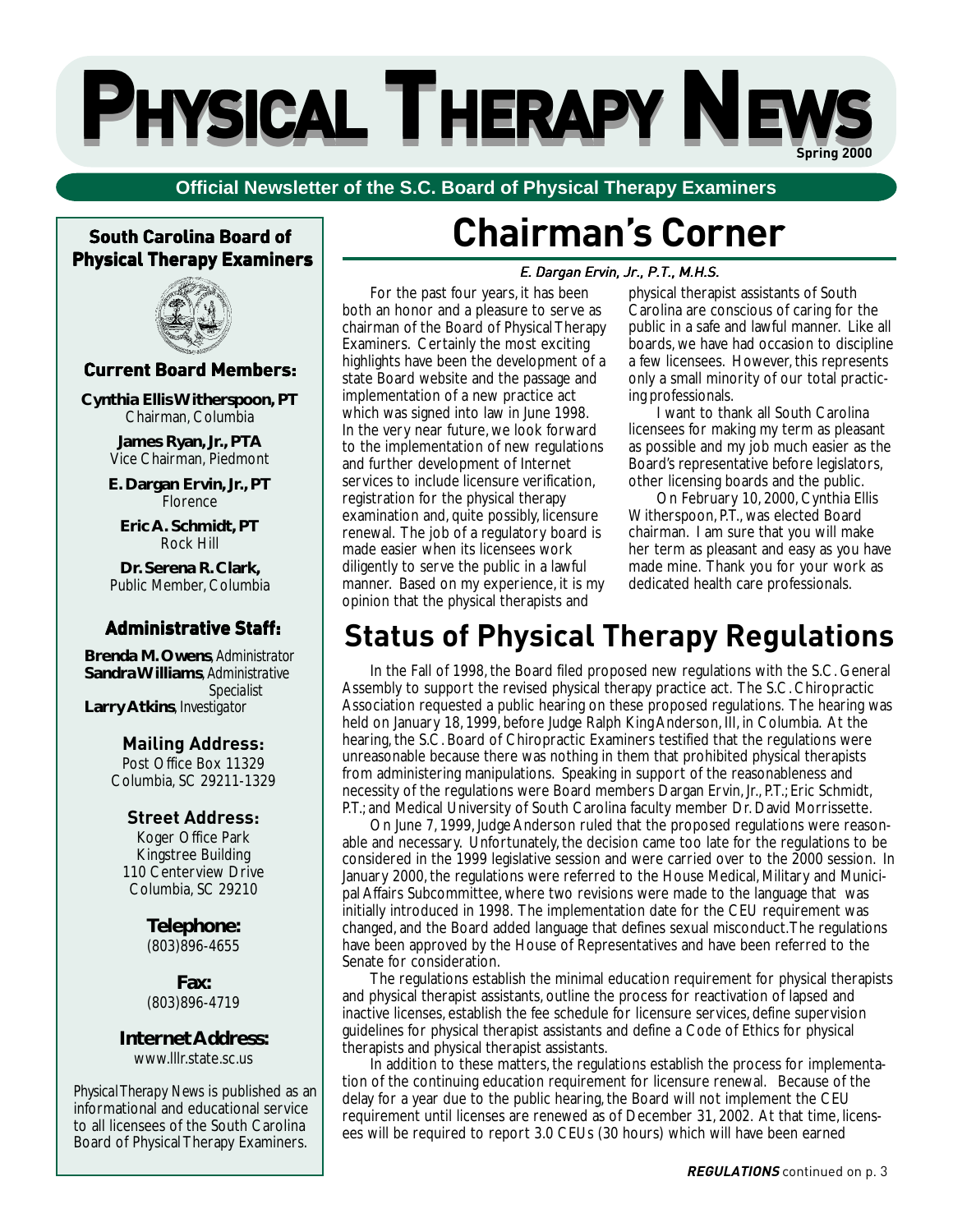## **Help Prepare Your Clients for Disaster Your Clients for Disaster**

By Cansas Deitz, RN, MSN

In South Carolina, we are faced with approaching hurricanes and other disasters. The clients we are serving are afraid and often ill-prepared. You can help them by assisting in their planning before the hurricane season begins or any disaster occurs. Ask if they have disaster plans. Can they get out of their homes? Ask if and how they plan to leave the area when the evacuation order is given. Suggestions might include contacting relatives out of the evacuation area to discuss visiting out of town during the disaster. Is their residence in the flood and evacuation zone? If they plan to stay in their home, would it be safe?

If the individual must have electricity to survive, they need to evacuate if there is a potential that the power may be interrupted. Oxygen-dependent clients need backup tanks in order to be transported. Remember to take the concentrator when the client is moved. Your local power company can designate the client's home on the White Cross Program, which will restore power on a priority basis.

Public Red Cross Shelters and Special Medical Needs Shelters are available for those with no safe place to go. Remember, a shelter is the choice of last resort. There are many people in a limited amount of space. There is little privacy. Most shelters do not have beds, pillows, medical or personal supplies. A few Special Medical Needs Shelters have beds. Many do not. Caregivers are required to stay with the client. Instruct your

clients to bring all their medications, special equipment, linens and other supplies they may need. No pets are allowed at Red Cross or Special Medical Needs Shelters.

Clients may wish to discuss disaster plans with their physician. The condition of the client will determine if hospital admission is appropriate for that individual. Encourage individuals to pre-register with nursing homes if that level of care is required. Nursing homes may allow for a short admission for several days. Pregnant clients need to discuss plans with their physician.

Individuals requiring ambulance transport must plan well in advance and move before the services are overwhelmed with requests. Encourage individuals to discuss evacuation plans with their friends, neighbors and church friends. Instead of traveling alone, they could travel in a group. This will allow for individuals who cannot drive to have transportation out of harm's way. Inquire at your church and in the faith community about assisting those who need transportation. What a wonderful community project for any group.

Want to help in times of disaster? Call and volunteer with your local Red Cross or with your local DHEC office. Your help would be greatly appreciated. Help your clients complete a Special Medical Needs Shelter Data Form which you can obtain from your local DHEC office.

*Deitz is the Special Medical Needs Shelter Coordinator with Trident Public Health District/ SCDHEC.*

### **Did you know?**

As of May 2000, the Board has 2,035 licensed physical therapists and 956 licensed physical therapist assistants.

### **Licensure Verifications**

For those who transfer to another state: It costs \$20 to verify your license with a board in another state. Make your check or money order payable to SCBPTE, and send with your request for verification to S.C. Board of Physical Therapy Examiners, P. O. Box 11329, Columbia, SC 29211-1329. Processing takes approximately one week upon receipt of the request and fee.

## **Important Changes**

### **• Examination Fees**

The Federation of State Boards of Physical Therapy (FSBPT) is changing its fee schedule for both the physical therapist and physical therapist assistant examinations. The fee increases from \$185 to \$285 and applies to any candidate who sits for the exam on or after July 1, 2000. The increase in the examination fee will be implemented in South Carolina effective April 1, 2000. The FSBPT will refund \$100 to those candidates who sit for the exam prior to July 1, 2000. The refund will be processed within 30 days or less after the date the candidate took the exam.

#### **• Score Transfer Requests**

The FSBPT has assumed the responsibility of maintaining the physical therapist and physical therapist assistant data formerly kept by the Interstate Reporting Service at the Professional Examination Service (PES). The information is contained in the National Physical Therapy Licensure Database. If you need to have your test scores transferred to another state, you will need to contact the FSBPT at 1-800-200-3031 to obtain their application for this service. Your candidate identification number and date of the exam can be obtained from the Board where the exam was taken.

The fee schedule is:

- **Transfer Fee**
	- \$60 (first-time transfer fee for each exam) • \$35 (each additional or

subsequent request)

**Individual Score Report** • \$35 per exam

#### **Expedite Fee**

• Additional \$10 for each state

Allow three weeks from the date you mail your transfer request to the FSBPT for the reporting of your scores to the licensing board(s). Processing time with the expedite fee is five business days after FSBPT's receipt of request. If you submit your transfer request via the Internet (https://www.fsbpt.net/pt), the request should be processed within one week.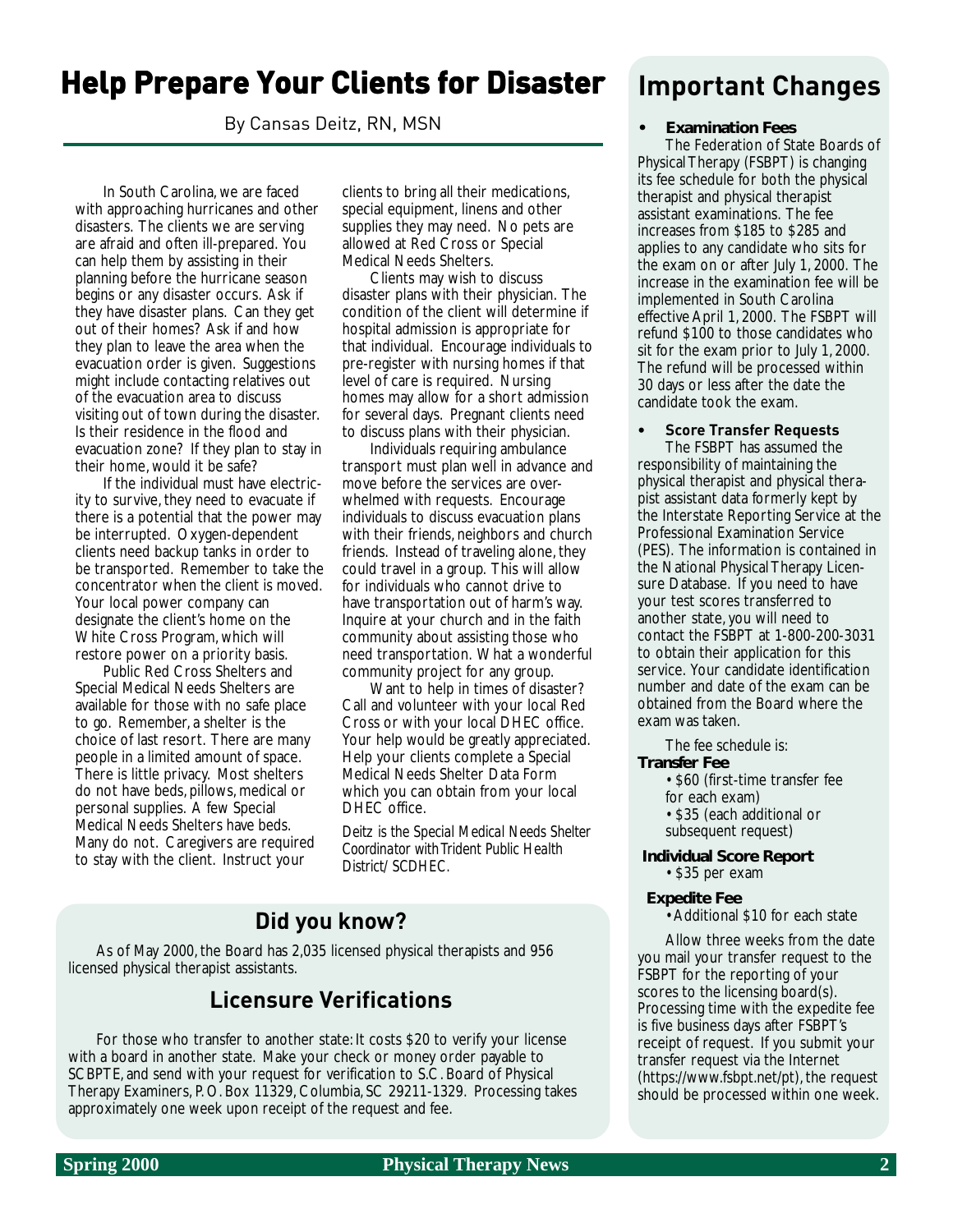## **Questions and Answers Regulations** continued from p. 1

The following is a list of questions often asked regarding licensure and the South Carolina Physical Therapy Practice Act. If you have any questions, please do not hesitate to write the Board.

### **Q. Can the periodic reevaluation requirement be satisfied by the physical therapist assistant having a conference or discussion with the physical therapist about the patient's condition?**

A. The practice act requires reevaluation of the patient on every eighth treatment day or every 60 calendar days, whichever comes first, when care is provided by the physical therapist assistant. The physical therapist has the authority and obligation to reassess and modify the plan of care and associated physical therapy interventions as appropriate on each visit (whereas a physical therapist assistant does not). The Board considers the reevaluation standard to be satisfied when the physical therapist sees the patient and performs some type of evaluation (as limited or detailed as the physical therapist feels is necessary dependent on the patient's condition). A conference or discussion about the patient will not satisfy the reevaluation standard.

### **Q. May exercise physiologists and/ or athletic trainers document in the physical therapy record?**

A. Section 40-45-280 of the Physical Therapy Practice Act establishes the physical therapy record. As the physical therapy record is established to document physical therapy care, only physical therapists, physical therapist assistants and appropriate students are authorized to provide documentation in the physical therapy record. There is nothing in the Physical Therapy Practice Act that prohibits the physical therapy record from being a component of a multidisciplinary chart. Exercise physiologists and athletic trainers should function in a physical therapy treatment program as aides (guidelines for utilization of nonlicensed personnel are established).

Thus, they should not provide documentation in the physical therapy record.

### **Q. May physical therapists or physical therapist assistants work as massage therapists?**

A. Massage therapy is a regulated profession in South Carolina, and massage therapy services are to be provided by appropriately licensed individuals. Treatment interventions provided by physical therapists and physical therapist assistants should be compliant with the physical therapy practice act. No physical therapist nor physical therapist assistant should hold themselves out as massage therapists unless they are appropriately licensed.

### **Q. May physical therapist assistants perform any type of screen (restorative, contracture, etc.)?**

A. As a screen involves the collection and interpretation of data to reach a conclusion as to the need of skilled physical therapy care, the Board has determined that a screen is an evaluation and that only a physical therapist should perform it.

### **Q. May physical therapists or physical therapist assistants work as personal trainers?**

A. The Physical Therapy Practice Act defines physical therapy as the care and services provided by or under the direction and supervision of a licensed physical therapist. Any such services under the direction and supervision of a licensed physical therapist would need to be compliant with the statute and regulations governing the practice of physical therapy. This would mean that a physical therapist assistant could not undertake to provide care unless there had been an evaluation performed by a physical therapist. A referral from a medical doctor would have to occur if care was to continue beyond 30 days.

## **We're On the Internet We're On the Internet**



Check out the S.C. Board of Physical Therapy Examiners on LLR's "home page" on the World Wide Web, or Internet. If you have ideas or suggestions, contact Lesia Shannon Kudelka, (803) 896-4376 or Donna Delia, (803) 896-4377. Our address on the Internet is: **http://www.llr.state.sc.us**

between January 1, 2001, and December 31, 2002.

All licensees will be provided with a copy of the regulations once they become effective. The proposed regulations can be reviewed on the S.C. General Assembly website (http:www.lpitr.state.sc.us) by searching for document number 2377.

## **2000 Meeting Dates**

The Board of Physical Therapy Examiners meets at 10 a.m. the second Thursday in February, April, June, August, October and December. The meetings are held at the S.C. Department of Labor, Licensing and Regulation, Koger Business Park, in the Conference Center of the Kingstree Building, 110 Centerview Drive, Columbia, SC 29210.

**Please note:** Circumstances beyond our control may necessitate a change in the dates and times of the Board's bimonthly meetings. Contact the Board office to confirm a meeting date.

## **MOVING?**

Keep the Board informed of any changes of address, telephone numbers or name. We want to stay in touch and keep you up-to-date on things you need to know. All name changes require the proper documentation (i.e. marriage certificates, divorce decrees, court orders, etc.)

## **Complaint Process**

If you wish to file a complaint, please contact the Board office for a complaint form. The complaint should detail the alleged violation and include any evidence available. The name, address and telephone number of the licensee should be given along with the same information for the person making the complaint.

Complaints are investigated and the results presented to the Board. Complaints may be dismissed as unfounded or may result in some form of disciplinary action. Disciplinary actions against a licensee or applicant may include denial, restriction, monetary fines, public or private reprimand, probation, suspension or revocation.